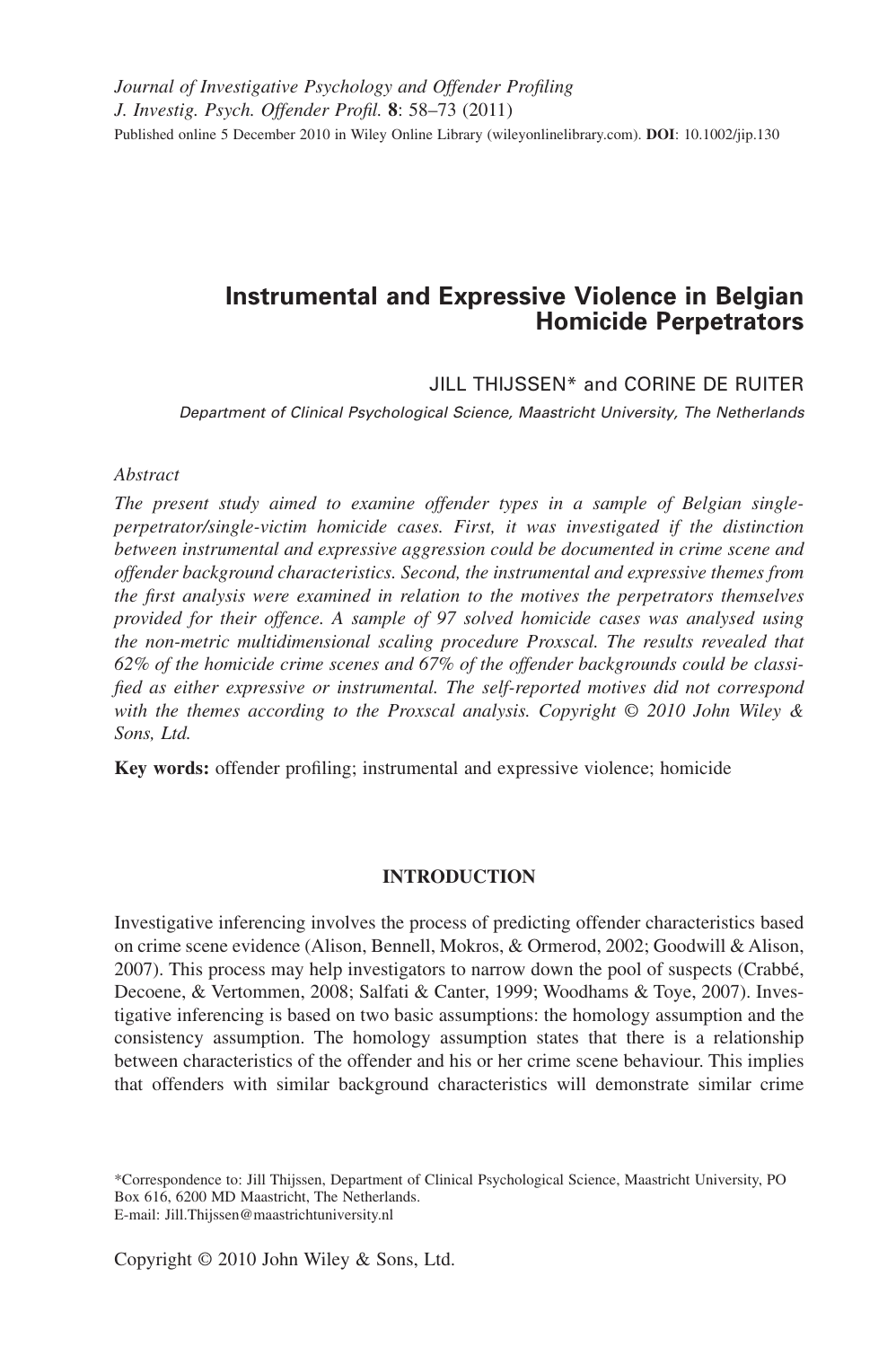scene actions (Goodwill & Alison, 2007; Mokros & Alison, 2002; Petee & Jarvis, 2000; Woodhams & Toye, 2007). The consistency assumption suggests that offenders are consistent in their criminal behaviour across crimes (Goodwill & Alison, 2007; Woodhams & Toye, 2007).

The homology assumption has been criticised. Several studies failed to find support for this assumption (Mokros & Alison, 2002; Woodhams & Toye, 2007). Alison and colleagues (2002), for example, consider the homology assumption too simplistic. They argue that person  $\times$  situation interactions influence actual offence behaviour. This implies that no offender could be distinguished from another offender on the basis of his or her behaviour. However, Fritzon and Ridgway (2001) examined the effect of victim resistance, a situational component, in attempted homicide and found that offenders did not change their behaviour (e.g. increase or decrease level of violence) in response to a resisting victim. The consistency assumption has received more support (Salfati & Bateman, 2005; Woodhams & Toye, 2007). This assumption is especially relevant when linking potentially related crimes. However, according to Canter and Youngs (2009), the homology and consistency principles are not essential for deriving inferences from crime scene behaviours. Of course, if the offender has a distinct style of offending, which is consistent over offences, it can make matters easier. On the other hand, if an offender is completely consistent, but the actions are very common among offenders, it will not help in selecting an offender from a pool of possible suspects (Canter & Youngs, 2009).

Several studies have related offender characteristics to particular types of offence behaviour using inductive research strategies in the context of arson, homicide, burglary, and rape (Bijleveld & Smit, 2006; Canter, Alison, Alison, & Wentink, 2004; Canter & Heritage, 1990; Davies, Wittebrood, & Jackson, 1997; Goodwill & Alison, 2006, 2007; Kocsis, Cooksey, & Irwin, 2002a, 2002b; Salfati, 2003). Many of these studies used the instrumental and reactive–expressive dichotomy to distinguish between types of aggressive behaviours/offenders (Canter & Fritzon, 1998; Last & Fritzon, 2005; Salfati, 2000; Salfati & Bateman, 2005; Salfati & Canter, 1999; Salfati & Dupont, 2006; Salfati & Haratsis, 2001; Santtila, Canter, Elfgren, & Häkkänen, 2001; Santtila, Häkkänen, Canter, & Elfgren, 2003). This distinction was first proposed by Feshbach (1964). Reactive–expressive aggression occurs in the context of an emotional response to frustration or ego threats, such as insult or personal failure. The goal of the aggression is to injure or harm the victim. Instrumental aggression occurs when the offender aims to achieve a goal (e.g. money, personal belongings, sex, territory), and uses aggression as a means to this end. Generally, there is no intention to harm anyone, although the victim is used to obtain the desired object and may be harmed in the course of this. Actual crimes may be a combination of expressive and instrumental aggression: for instance, when a bank robber, who is obviously after the cashier's money, may become angry at the cashier when he/she refuses to give the money (quickly).

Previous studies found the expressive–instrumental dichotomy useful in classifying British, Finnish, Greek, and Canadian homicides (Salfati & Canter, 1999; Salfati & Dupont, 2006; Salfati & Haratsis, 2001; Santtila *et al.*, 2001). The aim of the present study is twofold. First, we aim to investigate if a distinction can be made between instrumental and expressive aggression in the crime scene characteristics and the offender background of Belgian homicide cases in order to replicate the findings of these previous studies. The second aim is to examine if the themes found for the offenders from the first analysis are similar to the motives the offenders themselves provided.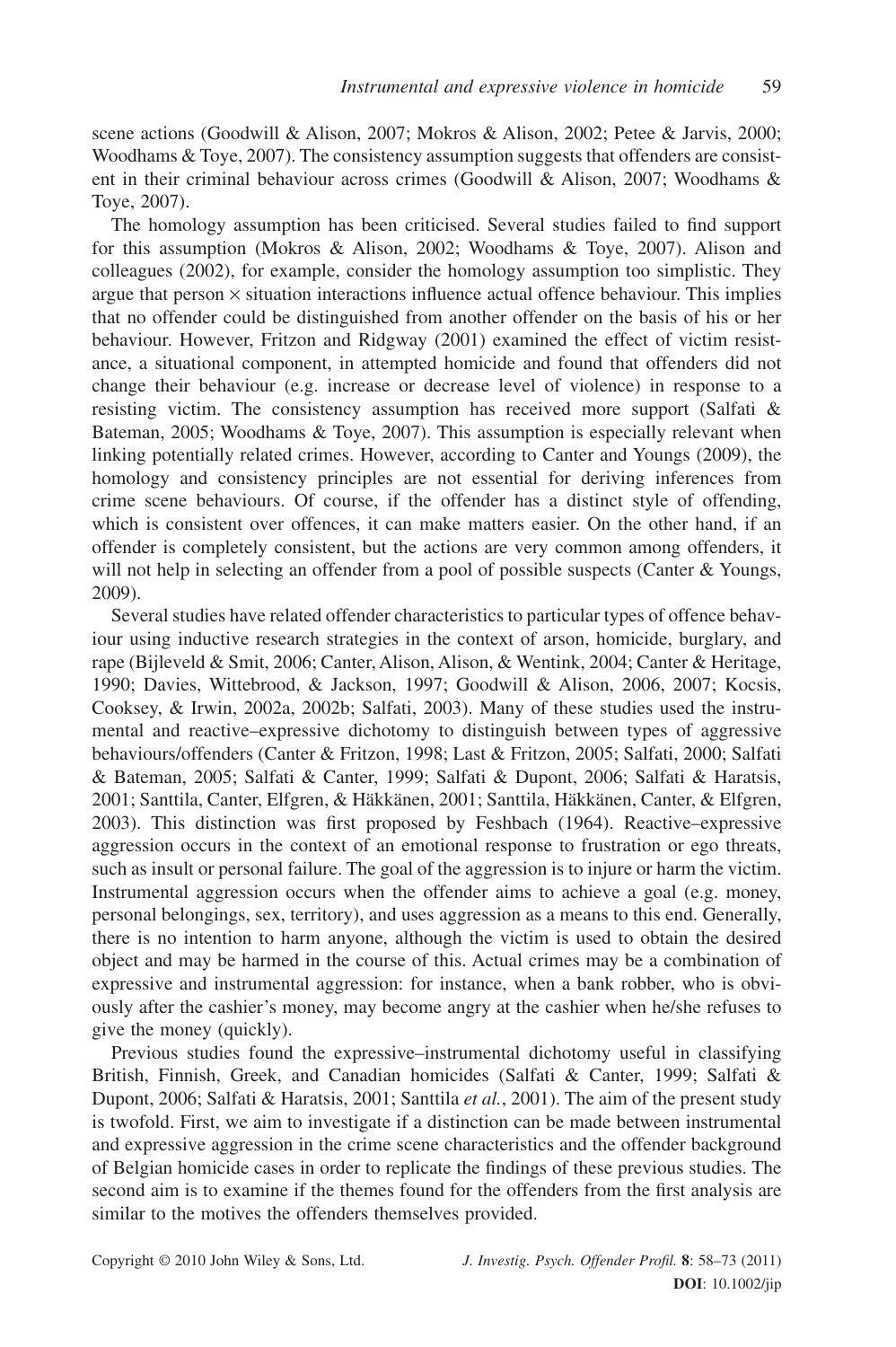# **METHOD**

# **Sample**

The offenders in this sample  $(N = 97)$  were predominantly male (99%). The offender age range was between 18 and 57, with a mean age of 30 years. Most of the victims were female (76%) and their age range was between 0 and 86 years with a mean age of 39.7, while the male victims (24%) had an age range between 1.5 and 78 years, with a mean age of 36.6. The ages of four male and three female victims were unknown. A quarter (25%) of the offenders had the same sex as their victim. All offenders were convicted: 42% for murder, 39% for manslaughter, 13% for robbery with murder, and 6% had other convictions.

# **Procedure**

The data of the present study were collected by Mr. J. Mulkers, a Belgian criminologist, for his study on offender profiling. A part of the files used in the present study were described in the books '*Daders van dodingen deel I en II*' ['*Perpetrators of homicides part I and II'*] (1990), written by Professor De Waele. De Waele (1990) did an elaborate study within the Belgian Penitentiary Observation Center on 'criminogenesis'. He examined the personality of the offender and his socio-cultural background. Mulkers went to the archives of De Waele in the prison of Saint-Gilles to obtain additional information on the homicide cases. He arrived at a sample of 145 homicides that occurred between 1935 and 1983, of which 98% was male. For the present study, only the single-offender, singlevictim cases were selected, leaving a final sample of 97 homicides.

# *Crime scene demographics*

Most of the victims were found at the scene of death (91%). In 47% of the cases, death occurred when it was dark, 46% of the cases occurred during daylight, and 7% during dusk. Sixty-two per cent of the victims were found in their own residence and 30% in the residence of the offender. In 25 (26%) cases, residence of the victim was also residence of the offender.

# *Offender demographics*

The majority of the offenders  $(86%)$  knew the victim to some extent. In 29% of the cases, the offender was the partner of the victim, and in 6% of the cases, they were ex-partners. Half of the offenders (50%) were married at the time of the crime. Thirty-one (32%) of the offenders were unemployed at the time of the crime. Almost all of the offenders had the Belgian nationality (97%), except for one person of Dutch and one of Ukrainian nationality.

# **Statistical analyses**

To examine if a distinction can be made between instrumental and expressive aggression, a non-metric multidimensional scaling analysis, named Proxscal, was performed. Proxscal is available in SPSS version 15.0 (SPSS Inc., Chicago. IL, USA). This analysis is similar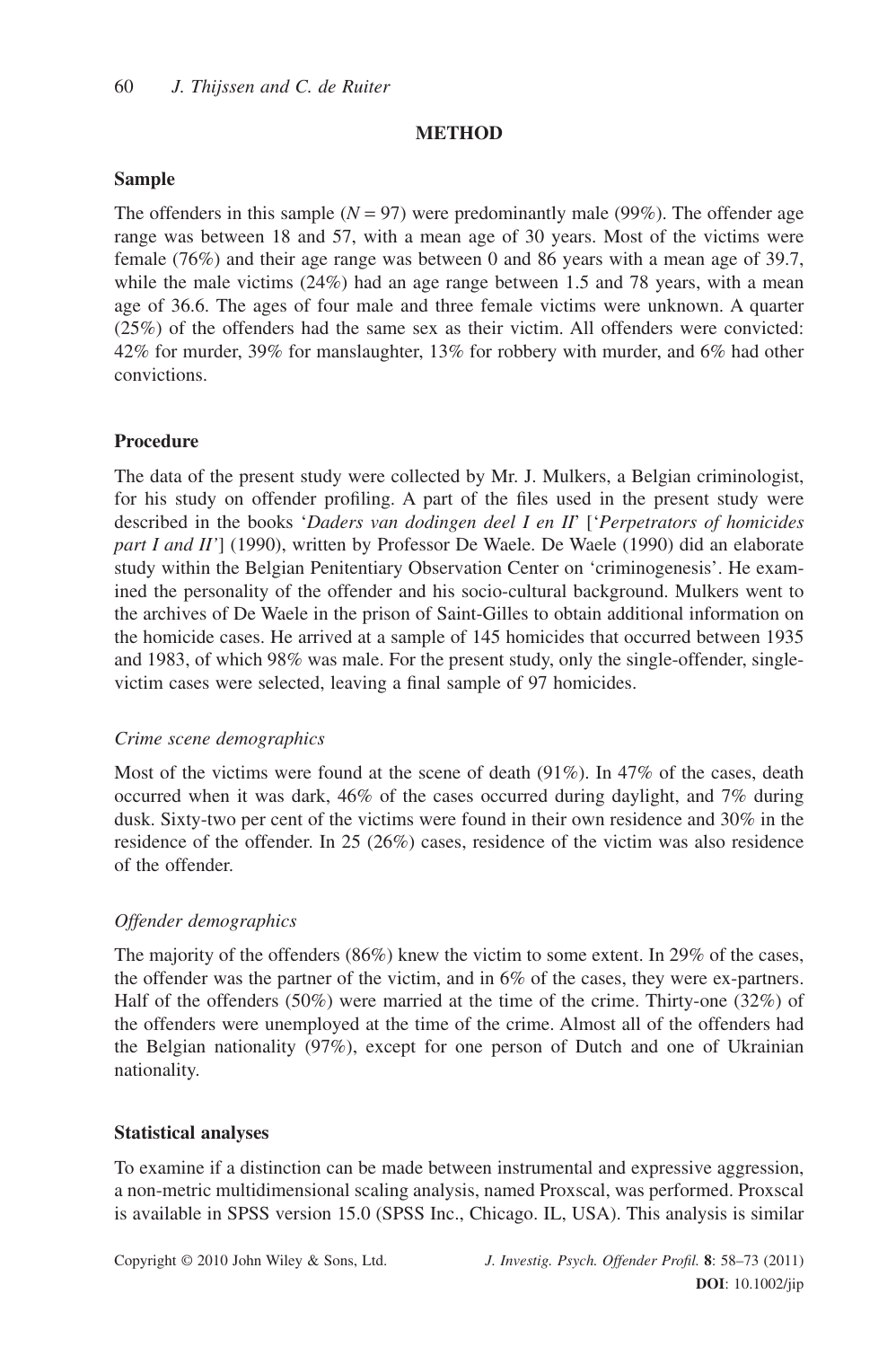to the Smallest Space Analysis used by Salfati and Canter (1999), Salfati and Dupont (2006), Salfati and Haratsis (2001), and Santilla *et al*. (2001). These studies were used as comparisons because they also used single-offender, single-victim homicide samples. The analyses were performed using Jaccard's similarity parameter (Borg & Groenen, 2005). It computes the proportion of variables that co-occur. It represents the correlations between variables as distances in a statistically derived geometric space. The closer two variables are in the Proxscal plot, the more highly correlated these variables are (Canter & Heritage, 1990). The fit of the plot will be indicated by the Tucker's Coefficient of Congruence. According to Lorenzo-Seva and ten Berge (2006), a value in the range of 0.85–0.94 indicates a fair similarity and a value higher than 0.95 indicates that the factors have a good similarity and can be considered equal.

The variables used for the present analysis were based on the variables used in the study by Salfati (2000). The exact same variables could not be included, since not all variables could be derived from the available file information. Therefore, as many equivalent variables as possible were selected. To ensure the comparability of our findings with previous studies (i.e. Salfati, 2000; Salfati & Canter, 1999; Salfati & Dupont, 2006; Salfati & Haratsis, 2001; Santtila *et al.*, 2001), many of the variables in the original database were recoded to correspond more closely to the variables used in these studies.

To compare the themes derived from the Proxscal analysis and the self-reported motives, the latter were categorised as either 'expressive' or 'instrumental' based on what was reported in the original database. Offenders were classified as expressive when according to the file information, they committed the crime out of revenge, jealousy, fear, anger, or when the victim was blackmailing the offender. Offenders were classified as instrumental when they committed the crime out of lust (sadism), to prevent recognition, to avoid detection of another crime, to obtain sexual contact or financial benefit, or to simplify robbery. All self-reported motives were collected before conviction. The Kappa coefficient was used to estimate the agreement between the motives according to the offenders and the themes obtained from the Proxscal analyses.

#### **RESULTS**

## **Comparing samples of homicide typology studies**

For purpose of comparison, the sample characteristics of the present study are summarised in Table 1, together with the characteristics of the samples in four previous studies of homicide perpetrator typologies. This comparison will assist in the interpretation of the results of the subsequent Proxscal analyses, when we compare these with previous homicide typology studies.

From the table, it is apparent that in the present study, 99% of the offenders are male, while only 70% were male in the study of Salfati and Canter (1999). The studies of Salfati and Dupont (2006), Salfati and Haratsis (2001), and Santilla *et al*. (2001), are in between, with 87% and 90% male offenders. The age ranges of the offenders are approximately the same in the studies, with the study of Salfati and Haratsis (2001) having some elderly offenders. The present study together with Salfati and Dupont (2006) have the highest percentage of offenders who knew their victim to some extent (86% and 87%, respectively). However, in the other studies, this percentage is also high. There is quite a difference in percentages of previous convictions; 76% in the present study and 67% in the study of Salfati and Dupont (2006) compared to 40% and 51% in the studies of Salfati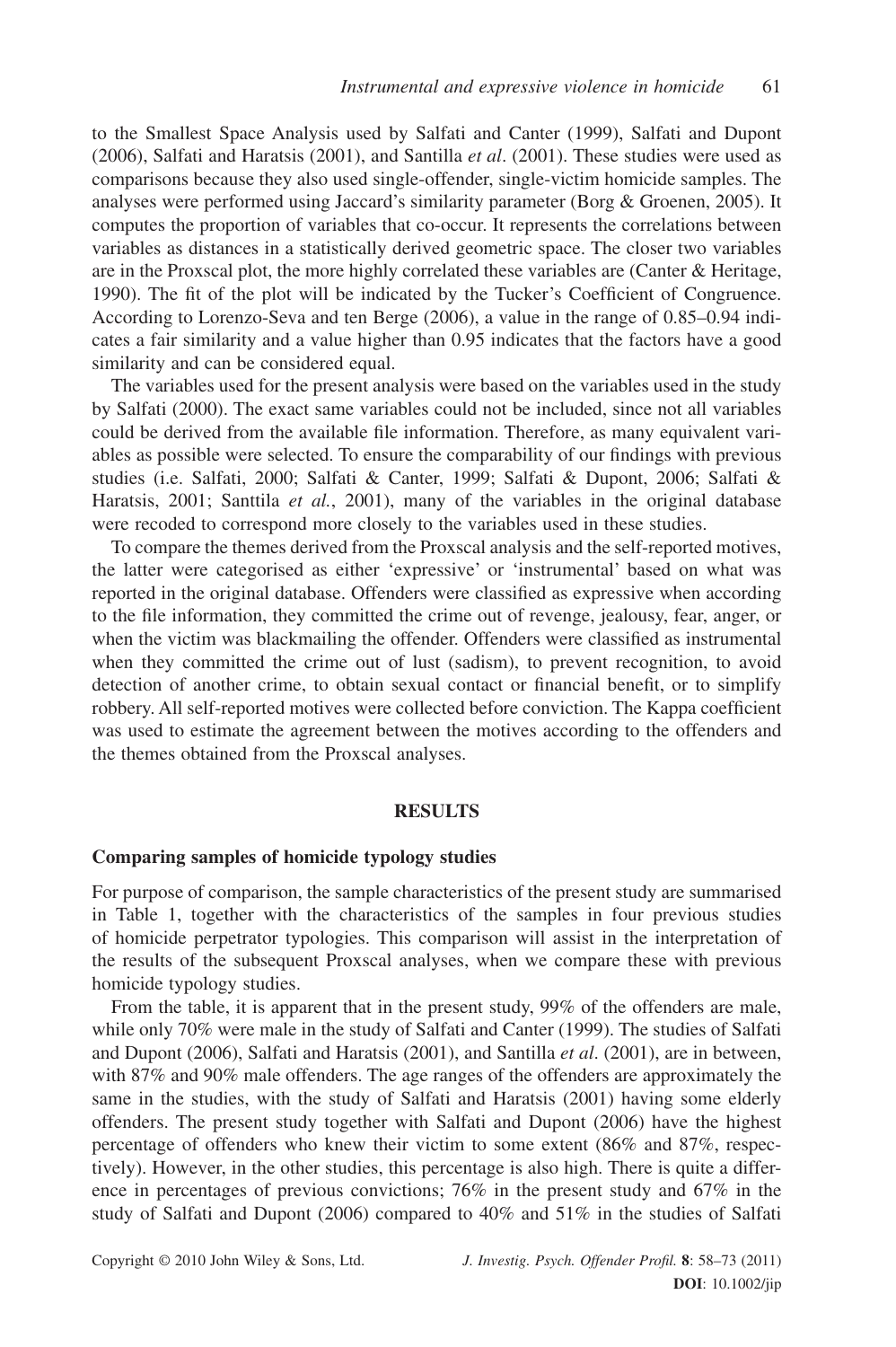# 62 *J. Thijssen and C. de Ruiter*

|                                          | Present<br>study | Salfati<br>& Canter<br>(1999) | Santilla<br>et al.<br>(2001) | Salfati<br>& Haratsis<br>(2001) | Salfati<br>& Dupont<br>(2006) |
|------------------------------------------|------------------|-------------------------------|------------------------------|---------------------------------|-------------------------------|
| Offender demographics                    |                  |                               |                              |                                 |                               |
| Offender is male                         | 99%              | 72%                           | 90%                          | 90%                             | 87%                           |
| Offender is female                       | $1\%$            | 28%                           | 10%                          | 10%                             | 13%                           |
| Age range male                           | $18 - 57$        |                               |                              |                                 | $18 - 63$                     |
| Mean age male                            | 30               |                               | 37                           |                                 | 34                            |
| Age range female                         | $18 - 18$        |                               |                              |                                 | $21 - 65$                     |
| Mean age female                          | 18               |                               | 33                           |                                 | 39                            |
| Age range whole sample                   | $18 - 57$        | $15 - 49$                     |                              | $15 - 80$                       |                               |
| Mean age whole sample                    | 30               | 27                            |                              | 33                              |                               |
| Offender knows victim to some extent     | 86%              | 74%                           |                              | 67%                             | 87%                           |
| Previous convictions                     | 76%              | 40%                           |                              | 51%                             | 67%                           |
| Unemployed                               | 34%              | 41%                           |                              | 71%                             | 68%                           |
| Has a partner                            | 50%              |                               |                              | 29%                             | 20%                           |
| Victim demographics                      |                  |                               |                              |                                 |                               |
| Victim is male                           | 34%              | 45%                           | 71%                          | 72%                             | 73%                           |
| Victim is female                         | 76%              | 55%                           | 29%                          | 28%                             | 27%                           |
| Age range male                           | $1.5 - 78$       |                               |                              |                                 | $5 - 90$                      |
| Mean age male                            | 37               |                               | 42                           |                                 | 44                            |
| Age range female                         | $0 - 86$         |                               |                              |                                 | $0 - 95$                      |
| Mean age female                          | 40               |                               | 40                           |                                 | 30                            |
| Age range together                       | $0 - 86$         | $1 - 70$                      |                              | $0 - 87$                        |                               |
| Mean age together                        | 39               | 45                            |                              | 42                              |                               |
| Crime scene characteristics              |                  |                               |                              |                                 |                               |
| Offence during night                     | 47%              |                               |                              | 80%                             | 69%                           |
| Offence during daylight                  | 46%              |                               |                              | 20%                             |                               |
| Offence during evening                   | 7%               | 66%                           |                              |                                 |                               |
| Offence took place inside                |                  |                               |                              | 80%                             |                               |
| Offence took place outside               | 22%              | 44%                           |                              |                                 | 16%                           |
| Victim found in own home                 | 62%              | 44%                           |                              |                                 | 59%                           |
| No forensic awareness                    |                  |                               |                              | 64%                             | 84%                           |
| Victim removed from original crime scene |                  |                               |                              | 35%                             |                               |
| Victim found at scene of death           | 91%              | 76%                           | 91%                          |                                 | 93%                           |
| Sexually motivated                       |                  |                               | 3%                           | 30%                             | 7%                            |
| Country of cases                         | Belgium          | Great<br><b>Britain</b>       | Finland                      | Greece                          | Canada                        |

| Table 1. Sample characteristics of present study and four previous studies of homicide perpetrators |  |  |
|-----------------------------------------------------------------------------------------------------|--|--|
|                                                                                                     |  |  |

and Canter (1999) and Salfati and Haratsis (2001), respectively. The most striking difference is seen in the gender of the victims. Seventy-four per cent of the victims in the present study are female. This is much higher in comparison to the other studies in Table 1, especially the studies of Salfati and Dupont (2006), Salfati and Haratsis (2001), and Santilla *et al*. (2001). The age ranges of the victims are approximately the same across the studies. It also seems that there is a difference in which part of the day the offence took place. In the present study, there is no difference if the offence occurred during night or during daylight. The percentages are equally divided (47% and 46%), whereas 80% and 69% of the offences in the study of Salfati and Dupont (2006) and Salfati and Haratsis (2001), respectively, occurred during the night. Furthermore, most of the victims in the present study were found in their own home (62%) and almost all victims were found at the scene of death (91%). These percentages are comparable to those found in the study of Salfati and Dupont (2006), but higher than the percentages of Salfati and Canter (1999).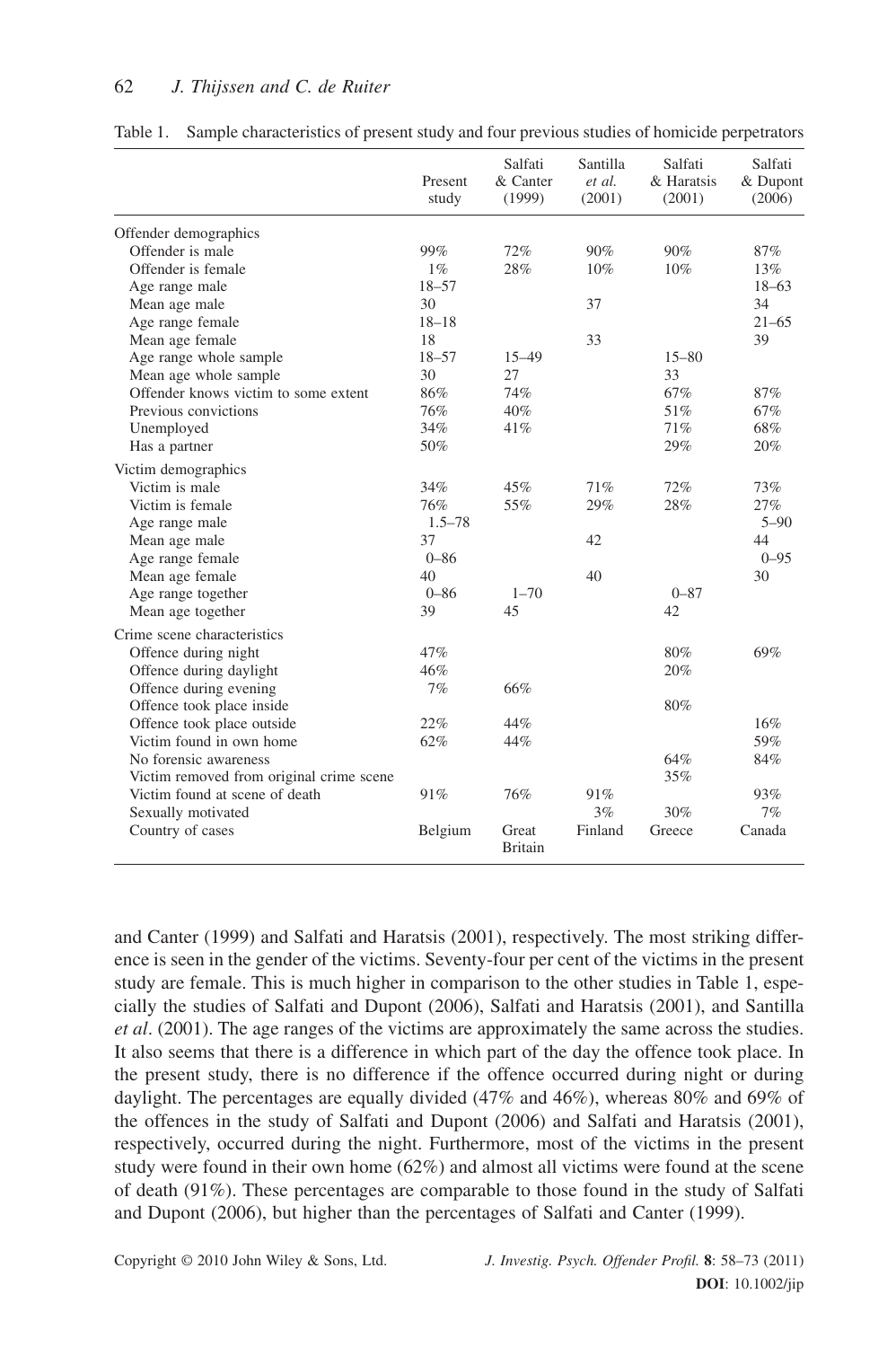#### **Crime scene behaviours**

A total of 29 crime scene behaviours were selected for analysis. The results show that Tucker's Coefficient of Congruence for the crime scene behaviours is 0.97, which suggests a high goodness of fit. Figure 1 shows the distribution of the crime scene behaviours for the 97 homicide cases. Visual examination of the plot confirmed that the sample of homicide crime scenes could be differentiated in terms of expressive and instrumental aggression. Behaviours that co-occur at the bottom of the plot reflect an expressive theme, and behaviours at the top of the plot reflect an instrumental theme. Based on this examination, a linear division was drawn onto the plot to reflect this thematic difference (see Figure 1). All variables together with their definitions are presented in the Appendix.

A number of behaviours occurred in the majority (50% and above) of the cases. These behaviours included the victim being found at the same crime scene where she had been killed (91%), the offender inflicting injury to the neck of the victim (59%), the offender inflicting injury to the torso of the victim  $(63\%)$ , and the offender inflicting multiple wounds to the victim  $(61\%)$ . These behaviours could not be used to discriminate between cases.

#### *Expressive crime scene behaviours*

The behaviours at the scene of expressive crimes are shown in Table 2.

Using a weapon from the scene and leaving it behind at the crime scene suggests an unplanned act. Furthermore, the victim sustained injuries (through stabbing or shooting) to the limbs, face, and/or head, suggesting an extreme physical attack. In many cases also, property was stolen. This included money, valuables, personal possessions, etc. The more



Figure 1. Distribution of crime scene behaviours in the two-dimensional Proxscal.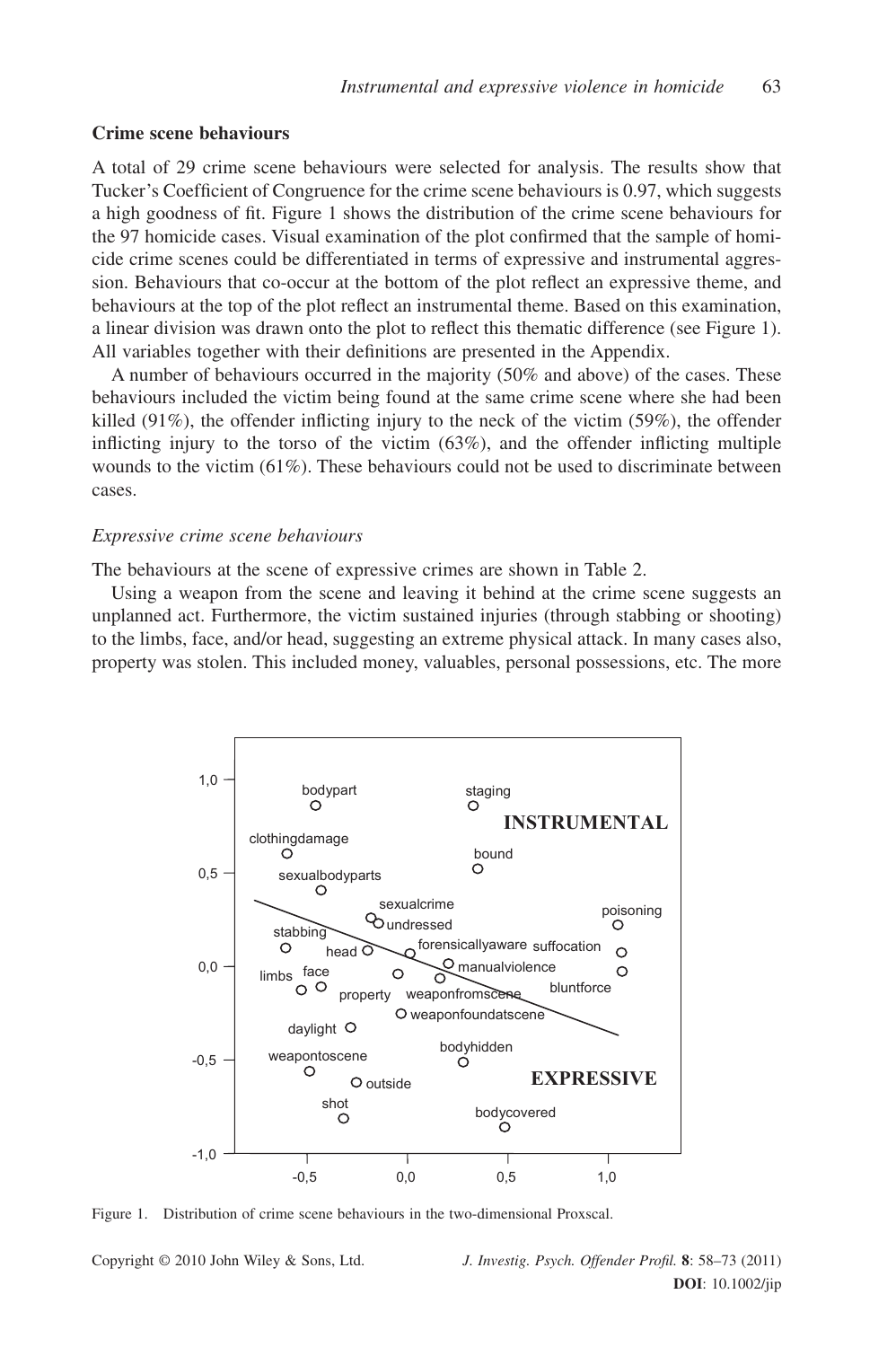| Occurrence percentage | Crime scene behaviour                                                                                               |
|-----------------------|---------------------------------------------------------------------------------------------------------------------|
| 30 to 50              | Weapon found at scene<br>Weapon used from scene<br>Daylight<br>Property stolen<br>Wounds to limbs<br>Wounds to face |
| $10 \text{ to } 30$   | Outside<br>Wounds to head<br>Weapon brought to scene<br>Shot<br>Wounds from stabbing<br>Body hidden                 |
| Less than 10          | Body covered                                                                                                        |

Table 2. Expressive crime scene behaviours

Table 3. Instrumental crime scene behaviours

| Occurrence percentage | Crime scene behaviour                                                                            |
|-----------------------|--------------------------------------------------------------------------------------------------|
| $30 \text{ to } 50$   | Manual violence<br>Offender forensically aware                                                   |
| $10 \text{ to } 30$   | Sexual crime<br>Victim undressed<br>Staging<br><b>Blunt</b> force<br>Injury to sexual body parts |
| Less than 10          | Clothing damage<br><b>Bound</b><br>Body part removed<br>Poisoning<br>Suffocation                 |

infrequent behaviours, 'body hidden' and 'body covered', are both ways of dealing with the body after the victim has been killed. These behaviours are suggestive of preventing discovery.

# *Instrumental crime scene behaviours*

Behaviours of the instrumental theme, as shown in Table 3, suggest that these behaviours at the crime scene were not directed at the victim as a person.

A large proportion (21%) of offences of the instrumental type involved sexual crimes. The victim was found completely or partially undressed, and the victim had injuries to sexual body parts, such as breasts and/ or genitals. The clothes of the victim were also damaged in some cases. Moreover, the offender used manual violence and blunt force during these crimes. In most of these instrumental cases, the offender was forensically aware, which means the offender tried to prevent identification. In some cases, the offender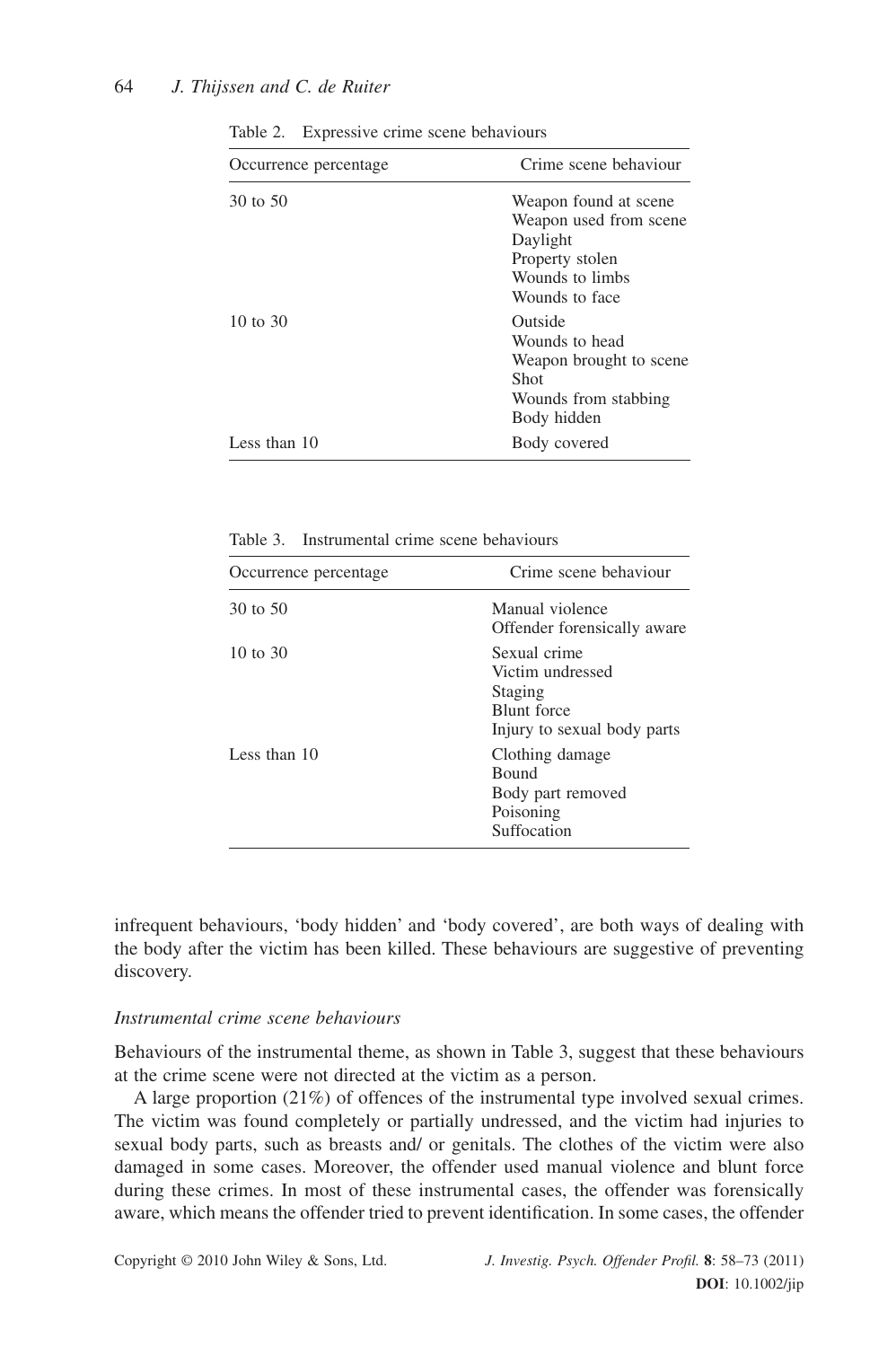used staging: the offender left the crime scene in such a way that it would seem like a robbery, a suicide, or an accident. Low-frequency behaviours within the instrumental crime scene type included victim being bound, body part(s) being removed, and victim being poisoned or suffocated.

#### **Offender background characteristics**

A total of 16 offender background characteristics were selected for the analysis. The results show that Tucker's Coefficient of Congruence for the offender background characteristics is 0.99, which suggests a high goodness of fit. Figure 2 shows the distribution of the offender background characteristics for the 97 homicide cases. Visual examination of the plot revealed that the background characteristics could be differentiated by the same expressive–instrumental distinction. Behaviours that co-occurred on the left side of the plot reflect an instrumental theme, and behaviours on the right side of the plot reflect an expressive theme. Based on this examination, a linear division was drawn on the plot to reflect this thematic difference.

The expressive theme consisted largely of behaviours reflecting how the offender dealt with (dysfunctional) relationships expressed in family violence, blood relationships, and psychological or psychiatric problems of the offender. The behaviours of the instrumental theme (previous violence and abuse to past or present partner) reflect how the offender has been involved in previous criminal activity.

A number of these characteristics occurred in the majority (50% and above) of the cases. These variables included victim being female (76%), offender being familiar with the area (54%), offender being male (98%), offender having a relationship at the time of the crime (58%), offender being married (51%), and offender was acquainted with the victim (86%). These were too frequent so they could not be used to discriminate between cases.



Figure 2. Distribution of offender background characteristics in the two-dimensional Proxscal.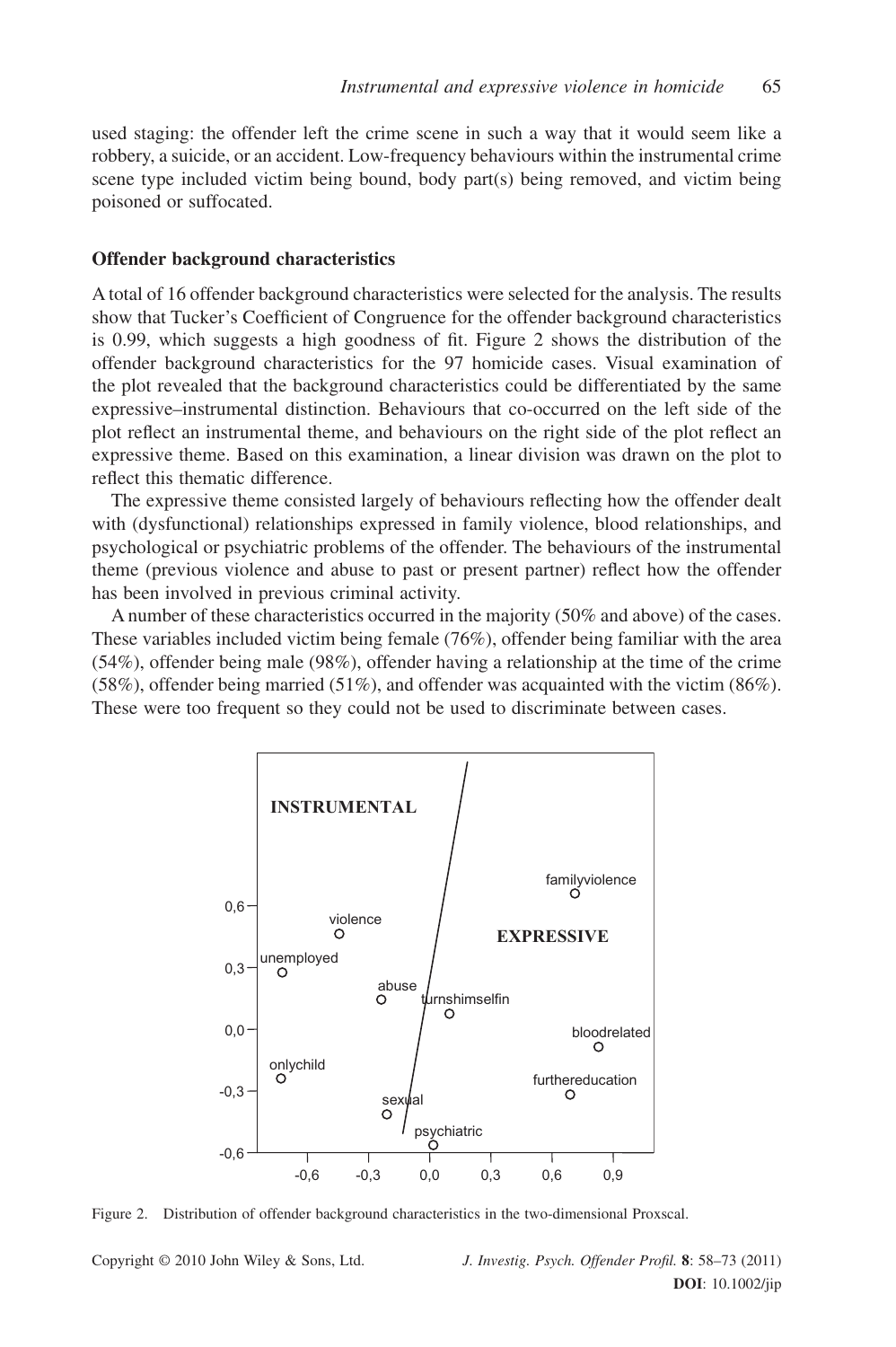| Occurrence percentage | Offender background characteristics                                                                                           |  |  |
|-----------------------|-------------------------------------------------------------------------------------------------------------------------------|--|--|
| $30 \text{ to } 50$   |                                                                                                                               |  |  |
| 10 to 30              | Turns himself in<br>Psychological-psychiatric problems<br>Further education<br>Violence in family background<br>Blood-related |  |  |
| Less than 10          |                                                                                                                               |  |  |

Table 4. Expressive offender background characteristics

|  |  |  |  | Table 5. Instrumental offender background characteristics |
|--|--|--|--|-----------------------------------------------------------|
|--|--|--|--|-----------------------------------------------------------|

| Offender background characteristics                      |
|----------------------------------------------------------|
| Unemployed<br>Previous violence                          |
| Abuse to present/past partner(s)<br>Only child<br>Sexual |
|                                                          |
|                                                          |

# *Expressive offender background characteristics*

Table 4 shows the expressive offender background characteristics that co-occurred in this theme. It is likely that the victim is a significant person to the offender. The killing seems to occur in the context of a violent family background. Moreover, violence in the family background co-occurs with psychiatric problems. Many of the offenders in this theme had received higher education, i.e. further education than primary and middle school.

# *Instrumental offender background characteristics*

Offender characteristics that co-occurred in the instrumental theme are shown in Table 5. Many of these variables deal with the offender's previous criminal record. The offenders had been involved in prior violent crimes, sexual crimes, and abuse to present or past  $partner(s)$ . The instrumental type of offender seems to fit the profile of a career criminal.

# **Defining crime scene themes**

As a last step in the analysis, the procedure reported by Salfati (2000) is used. All 97 offences were individually examined to decide whether each could be assigned to a certain predominant theme. For every offence, the proportion of expressive and instrumental crime scene variables was tallied. When a case had twice the percentage of the expressive theme in comparison to the instrumental theme, it was assigned to the expressive theme. This procedure was also performed for the offender background characteristics. For example, when an offence has 38% of the expressive variables and 17% of the instrumental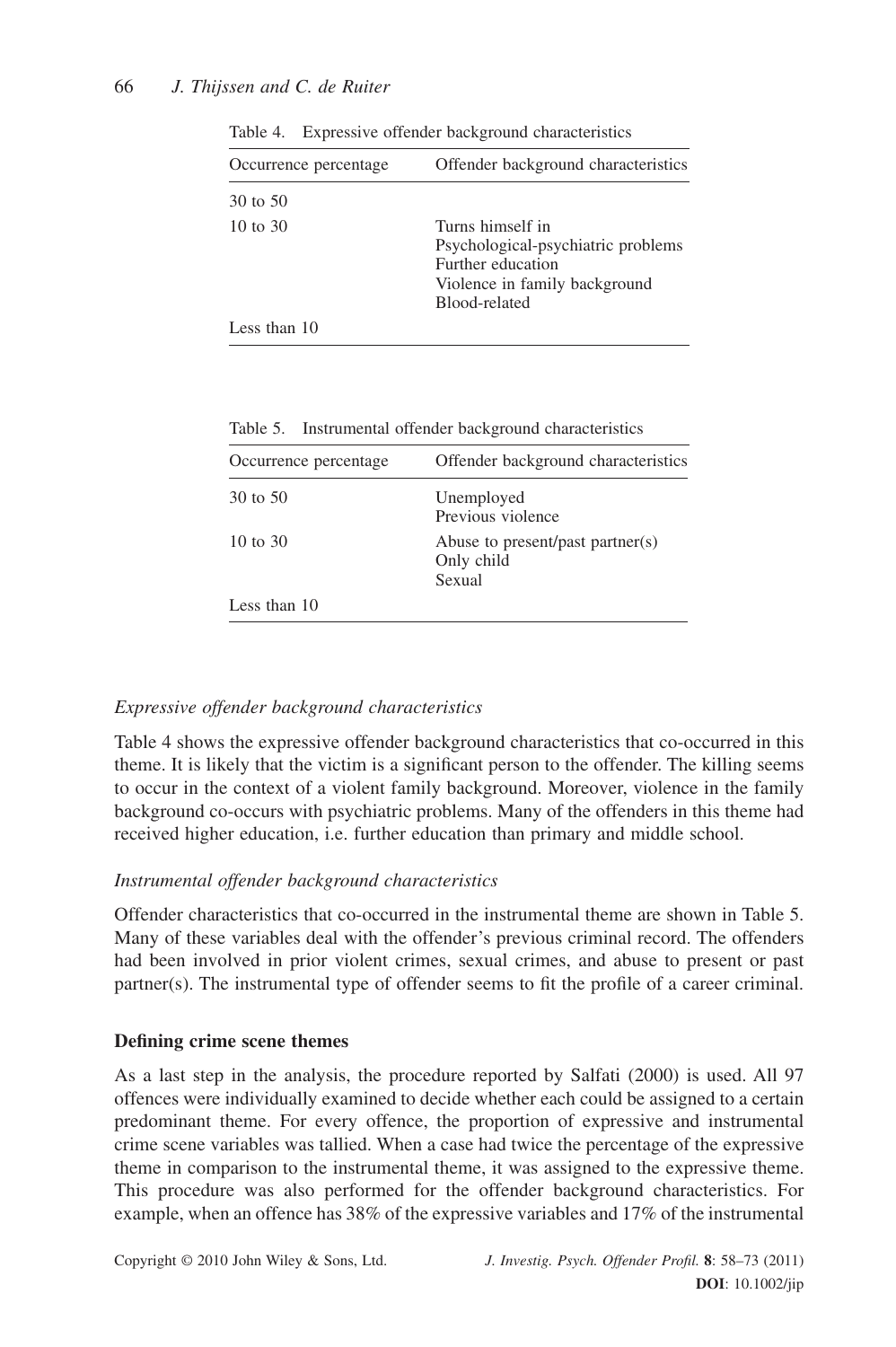| Crime scene theme<br>Offender background theme |                  | Percentage distribution |
|------------------------------------------------|------------------|-------------------------|
| Expressive                                     | Expressive       | 11                      |
| Expressive                                     | Instrumental     | 23                      |
| Expressive                                     | Mixed            | 9                       |
| Expressive                                     | Non-classifiable | 7                       |
| Instrumental                                   | Expressive       |                         |
| Instrumental                                   | Instrumental     |                         |
| Instrumental                                   | Non-classifiable | 2                       |
| Mixed                                          | Expressive       | 2                       |
| Mixed                                          | Instrumental     |                         |
| Mixed                                          | Mixed            |                         |
| Mixed                                          | Non-classifiable | 2                       |
| Non-classifiable                               | Expressive       | 5                       |
| Non-classifiable                               | Instrumental     | 13                      |
| Non-classifiable                               | Mixed            |                         |
| Non-classifiable                               | Non-classifiable | 9                       |

Table 6. Distribution of cases across crime scene and offender background themes

variables, the offence was classified as expressive. A case was categorised as being mixed if it had an equal number of behaviours of both themes (Salfati, 2000). The high-frequency behaviours previously mentioned were not included in this analysis, since they occurred in almost all of the cases (irrespective of type).

Across the crime scene themes, 49 of the 97 cases  $(51\%)$  could be classified as expressive. Eight offenders  $(8\%)$  could be classified as instrumental and 12 offenders  $(12\%)$ could be classified as mixed. However, a relatively large percentage of cases  $(29%)$  could not be classified as expressive, instrumental, or mixed. This means that at total of 59% of the cases exhibited a majority of crime scene characteristics in a single theme.

For the offender background characteristics, 22 offenders  $(23%)$  could be classified as expressive and 44 offenders (45%) could be classified as instrumental. Eleven cases (11%) could be classified as mixed, and 20 cases  $(21\%)$  were not classifiable as expressive, instrumental, or mixed. This indicates that  $68\%$  of the offenders could be classified as either expressive or instrumental.

When no distinction was made between the crime scene behaviours and offender background characteristics and all the characteristics were taken together, 41% of the offences could be classified as either expressive or instrumental. Table 6 shows that most  $(23\%)$ offenders, who had an expressive crime scene theme, had an instrumental background theme. This pattern was also found in the study of Salfati (2000), where 36% of the cases had an expressive crime scene theme which were committed by offenders with an instrumental background. Only  $11\%$  ( $n = 11$ ) of the cases in the present study had an expressive crime scene theme and an expressive offender background theme.

# **Self-reported motives versus Proxscal analysis themes**

The motives the offenders had reported themselves were classified as either 'expressive'  $(62\%)$  or 'instrumental'  $(36\%)$ . The crime scene themes and offender background themes from the analysis of the first hypothesis were used as comparison. The offenders who were classified as mixed or non-identifiable were labelled as missing value. In this way, there were 49 offenders (86%) left with an expressive crime scene theme and eight offenders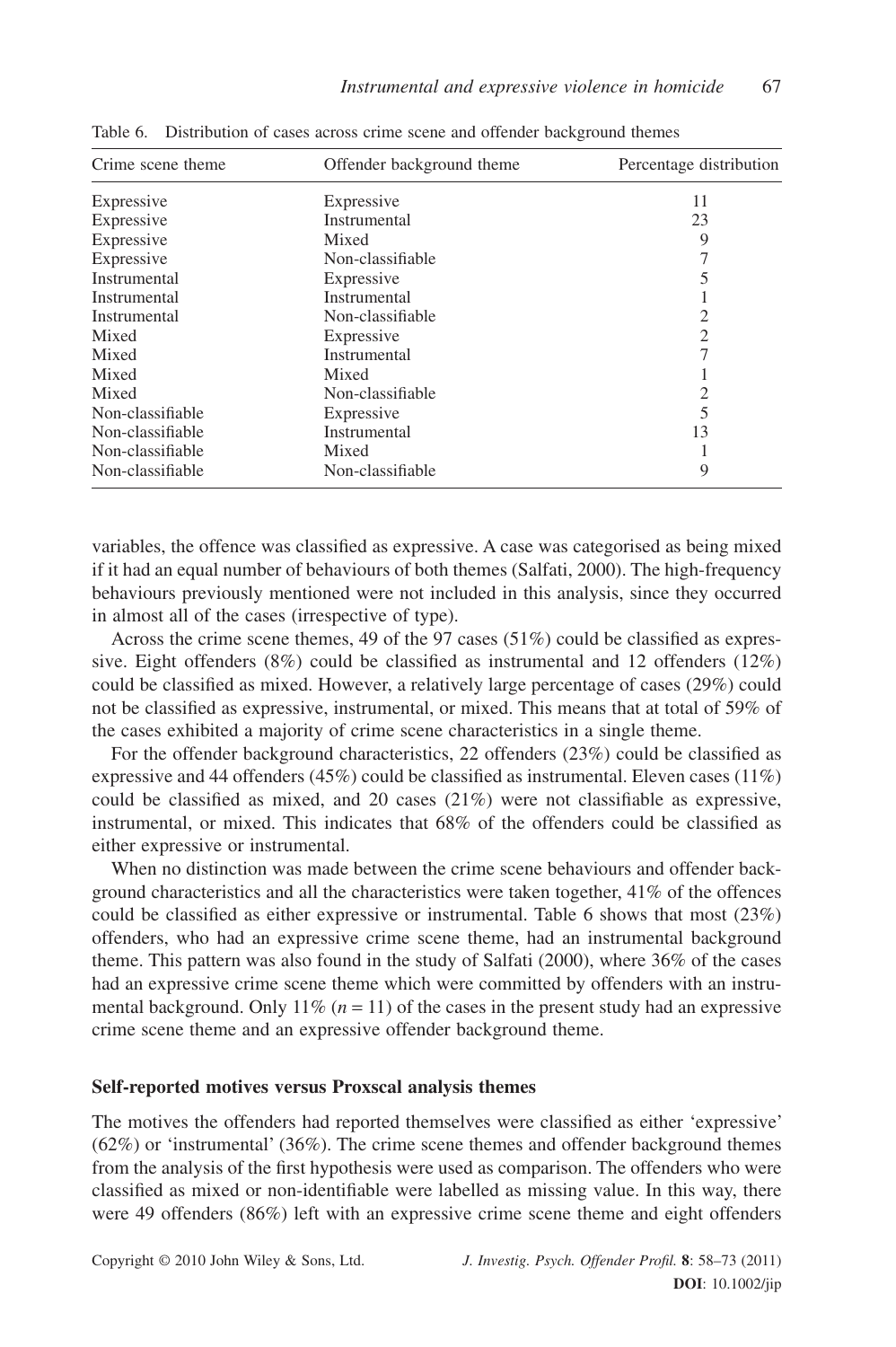### 68 *J. Thijssen and C. de Ruiter*

|                      |                            | Crime scene theme     |                  |                  |
|----------------------|----------------------------|-----------------------|------------------|------------------|
|                      |                            | Expressive            | Instrumental     |                  |
| Self-reported motive | Expressive<br>Instrumental | 37 (34.4)<br>12(14.6) | 3(5.6)<br>5(2.4) | 0.26, $p < 0.05$ |

Table 7. Kappa calculation between the self-reported motives across the crime scene themes according to the Proxscal analysis (expected frequencies in brackets)

|  |  | Table 8. Kappa calculation between the self-reported motives across the offender background |  |  |  |
|--|--|---------------------------------------------------------------------------------------------|--|--|--|
|  |  | themes according to the Proxscal analysis (expected frequencies in brackets)                |  |  |  |

|                      |                            | Offender background theme |                      |                  |
|----------------------|----------------------------|---------------------------|----------------------|------------------|
|                      |                            | Expressive                | Instrumental         |                  |
| Self-reported motive | Expressive<br>Instrumental | 14(11.4)<br>6(8.6)        | 22(24.6)<br>21(18.4) | 0.16, $p = 0.16$ |

(14%) with an instrumental crime scene theme. Twenty-two offenders (33%) belonged to the expressive background theme and 44 offenders (67%) belonged to the instrumental background theme. Cohens's Kappa was calculated to measure the agreement between the motives according to the offenders and the motives according to the analysis.

First, the analysis was performed for the crime scene themes (Table 7). There was a significant association between the expressive crime scene theme and the self-reported expressive motive ( $\kappa$  (1) = 0.26,  $p < 0.05$ ). However, the absolute value of Kappa is rather low. Second, the same analysis was performed for the offender background themes (Table 8). There was no agreement between the offender background theme and the motives the offenders had according to themselves ( $\kappa$  (1) = 0.16, *p* = 0.16).

# **DISCUSSION**

The findings of the Proxscal analysis provided mixed support for the expressive–instrumental distinction in both the crime scene characteristics and the offender background characteristics. The pattern of the crime scene themes in the present study is similar to findings of previous studies (Salfati & Canter, 1999; Salfati & Dupont, 2006; Salfati & Haratsis, 2001; Santtila *et al.*, 2001). In the present study, 59% of the cases could be classified as having a predominantly expressive or predominantly instrumental crime scene theme. Most of these (51%) had the expressive crime scene theme. In the studies of Salfati and Canter (1999), Santilla and colleagues (2001), Salfati and Haratsis (2001), and Salfati  $(2000)$ ,  $65\%, 68\%, 63\%,$  and  $62\%,$  respectively, could be classified as either exhibiting a dominantly expressive or instrumental crime scene theme. These results are similar, despite the differences in the sample characteristics (see Table 1) and sample sizes (varying from 82 to 502).

Only  $41\%$  of the cases in the present study could be classified as having either a predominantly expressive or predominantly instrumental theme when crime scene and offender background characteristics were combined. This is a lower percentage than when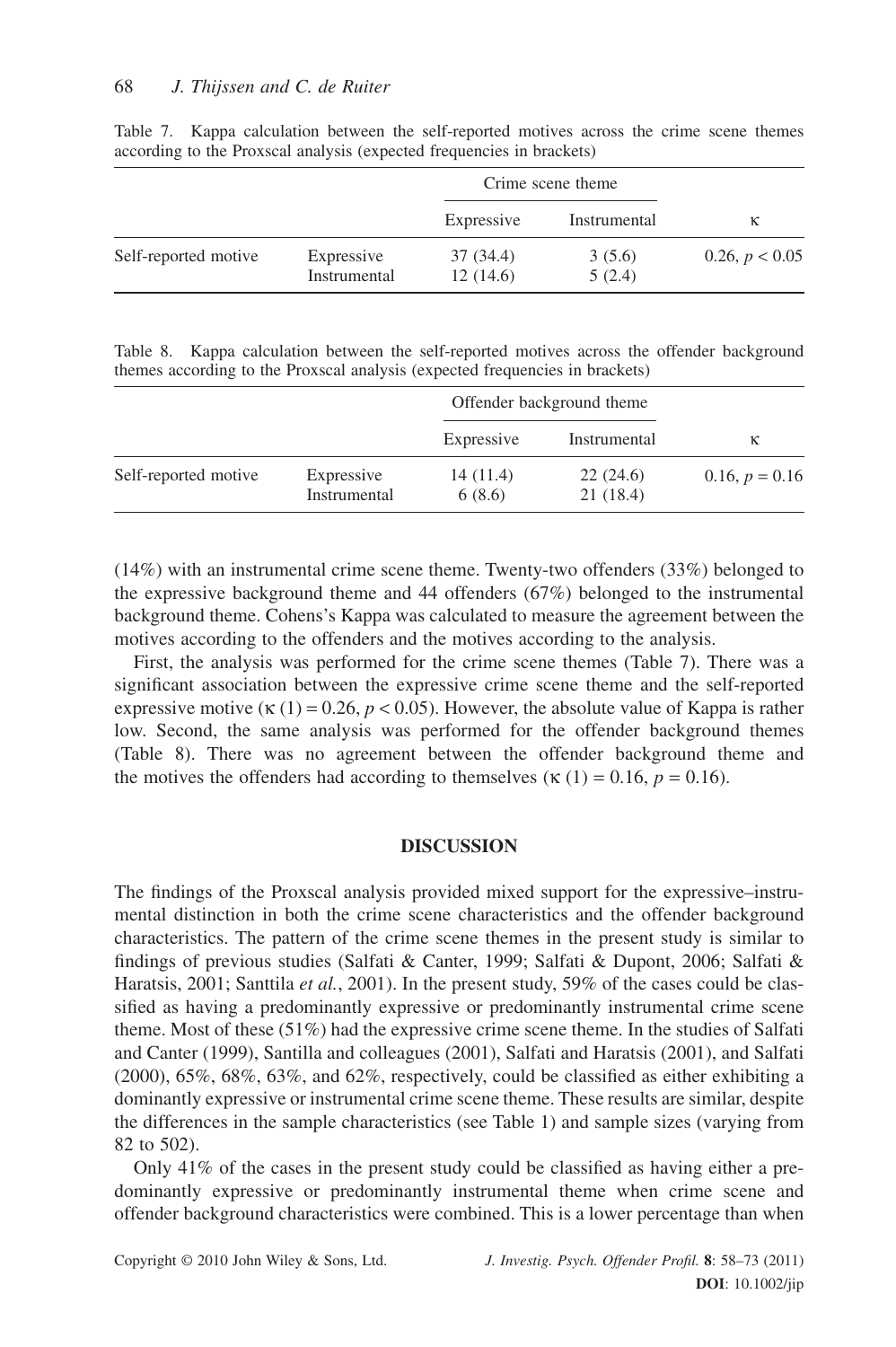the cases were classified solely on crime scene behaviours or solely on offender background characteristics. The reason for this is that most offenders, who had an expressive crime scene theme, had an instrumental background theme. This was also reported in the study of Salfati (2000). Furthermore, as can be seen in the analysis, many of the homicides were committed by offenders who already had a criminal history. This explains why most homicides, and also expressive homicides, are committed by offenders with instrumental background themes, since the latter are characterised by a more extensive criminal record (Salfati, 2000).

Although the findings of the present study are similar to the findings of previous studies, a substantial percentage of our homicide cases could not be classified in one of the two crime scene themes or offender background themes, especially if the latter two were combined. This was also the case in previous studies of homicide cases (Salfati & Canter, 1999; Salfati & Haratsis, 2001; Santtila *et al.*, 2001). As Cornell, Warren, Hawk, Stafford, Oram, and Pine (1996) argue, there is not an absolute distinction between instrumental and reactive violence. Instrumental offenders do not only commit instrumental offences. According to these authors, 'instrumental offenders can be identified by the presence of *instrumental acts of aggression but not necessarily the absence of reactive aggression*' (Cornell *et al.*, 1996, p. 788). Bushman and Anderson (2001) also argue that violent crimes often contain both elements. We have noticed in our clinical interviews with violent offenders that a crime that may start with an instrumental motive, for instance a robbery, may acquire an emotional motive during the course of the action as a result of the nature of the victim's response, e.g. the perpetrator's anger might be evoked when a victim shows resistance. This could explain why many expressive crimes were committed by instrumental background offenders.

Furthermore, the instrumental and expressive distinction in violence is probably an oversimplification. Canter and Youngs (2009) describe more complex models of offences and offender variation, for instance, the radex model of criminal differentiation. A radex consists of a quantitative (thematic) and a qualitative (specificity) facet, creating a 'dart board'-like structure. The radex model demonstrates how combinations of crime scene behaviours can be recognised as themes (e.g. instrumental or expressive), but also what the focus was of the crime (e.g. person or property). Another more dynamic model for offender variation is the narrative action system (NAS) model. According to this model, there are four modes of offending action. Each mode of the NAS model has a different mechanism for making inferences about offenders from their crime scene behaviours. For example, the NAS modes allow the analysis of the role of the victim in homicide cases. For more detailed information about these models, see Canter and Youngs (2009).

The agreement between the self-reported motives and the crime scene themes derived from the Proxscal analysis was significant. However, the agreement between the selfreported motives and the offender background characteristics was no better than chance. According to the analysis of the offender background themes, most offenders are instrumental, but according to the offenders themselves, most of their offences were expressive. We could retrieve only one study that compared self-reported and official descriptions of violent crimes. Porter and Woodworth (2007) coded the instrumentality/ reactivity of the violence from official files and the offenders' own accounts in convicted psychopathic and non-psychopathic murderers. They found that psychopaths were more likely to have committed primarily instrumental homicides, compared to nonpsychopaths. However, this difference disappeared when the self-report descriptions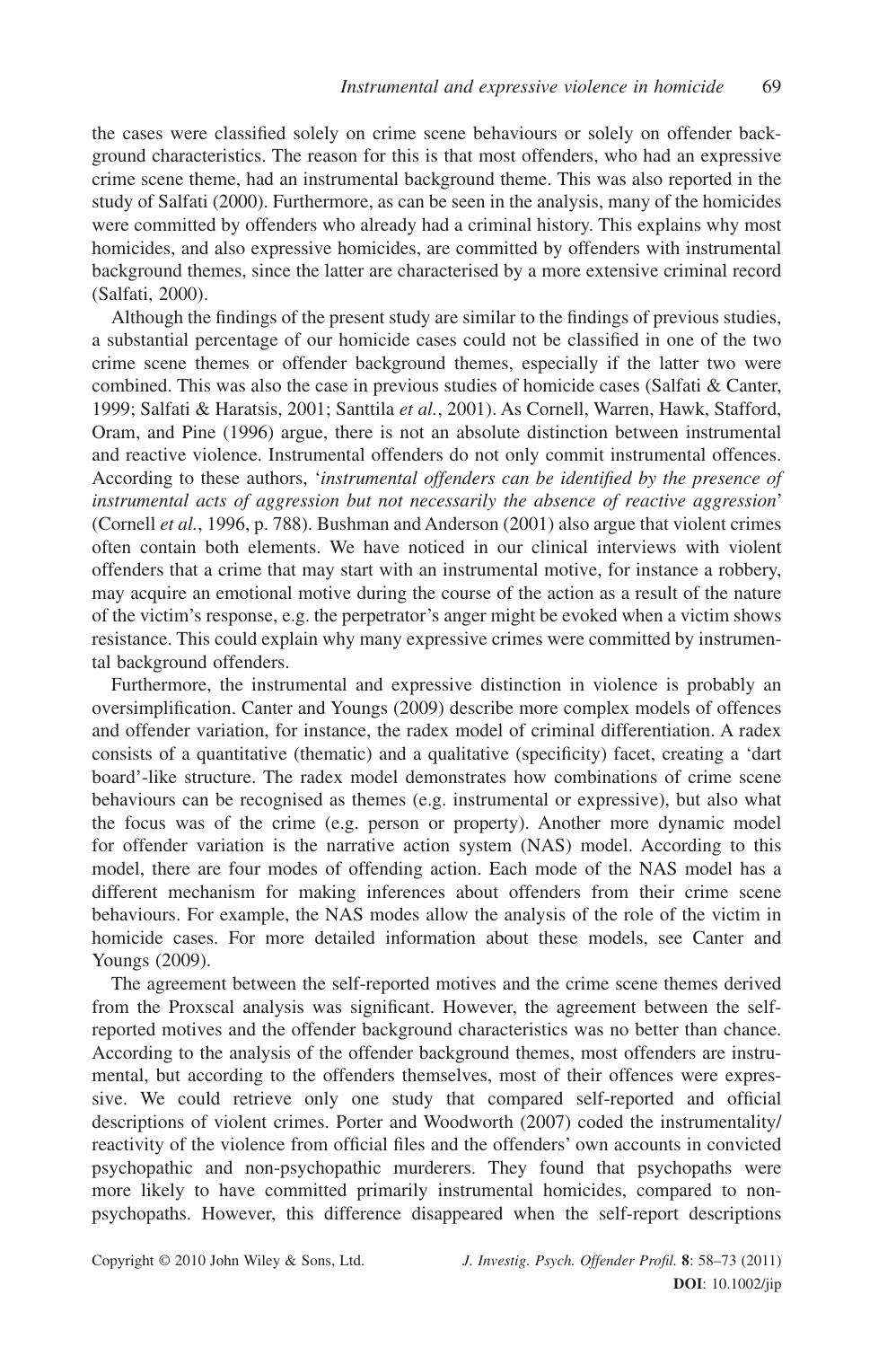were examined. Both psychopaths and non-psychopaths emphasised the reactivity (i.e. expressiveness) of their homicides, although the psychopaths to a greater extent. This finding that self-reported motives are mostly expressive is similar to the results of the present study.

However, there are problems with deducing motives from crime scene actions. For instance, most actions are not caused by a single motive (Canter & Youngs, 2009). Also, how do we know what the motive is? In the case of robbery, for example, the motive is often assumed to be monetary gain. However, you would need clear evidence on that those performing the robbery indeed were after financial gain and not revenge, for instance. Without this evidence, the interpretation of the motive remains rather speculation (Canter & Youngs, 2009). Another problem is that the self-reported motives do not necessarily reflect the actual motives. Perhaps the offenders were not being honest (to receive a lighter sentence) or maybe they did not have insight into their motives. This information however, could not be gathered from the data files.

# **Limitations**

The findings of the present study could be influenced by several limitations. Only 10 offender background variables could be used for the Proxscal analysis, since the other six occurred too frequently to be useful to discriminate between cases. Because of this, an offender with one expressive background and two instrumental background variables, for example, would be classified as instrumental, while he only had one instrumental variable more. Moreover, the five instrumental offender background variables were more prevalent than the five expressive offender background variables. Due to this, offenders had more instrumental variables than expressive, resulting in more instrumental offender background-type classifications.

Another limitation concerns the Proxscal analysis itself, which was also addressed by Hicks and Sales (2006). Although the inductive approach to investigative inferencing research improves on non-scientific models of profiling used in the past, there are still major limitations to it. The first limitation concerns the data sources. First, the research data stem from police records that have not been collected for research purposes. Therefore, there is a chance of random variation and error in each case. Second, the collected information is likely to vary across reports. Several factors (e.g. police experience, witness availability) could influence the completeness of the reports. Third, there is no examination of the information's validity. The information in the police reports could be untrue or inaccurate. Fourth, the use of solved cases is problematic. These offenders may not share the same characteristics as those who have not been captured. The conclusions are therefore difficult to generalise to the at-large criminal population (Hicks  $\&$  Sales, 2006). Furthermore, the themes in the present study, but also in most other studies in this field, were distinguished by using visual examination. This means that there is some level of subjectivity in interpreting the results.

# **Conclusion**

The present study found mixed support for the expressive–instrumental dichotomy in homicide offenders and offences. The results were in line with previous studies of homicide cases. This indicates that the behavioural structure of homicide goes beyond cultural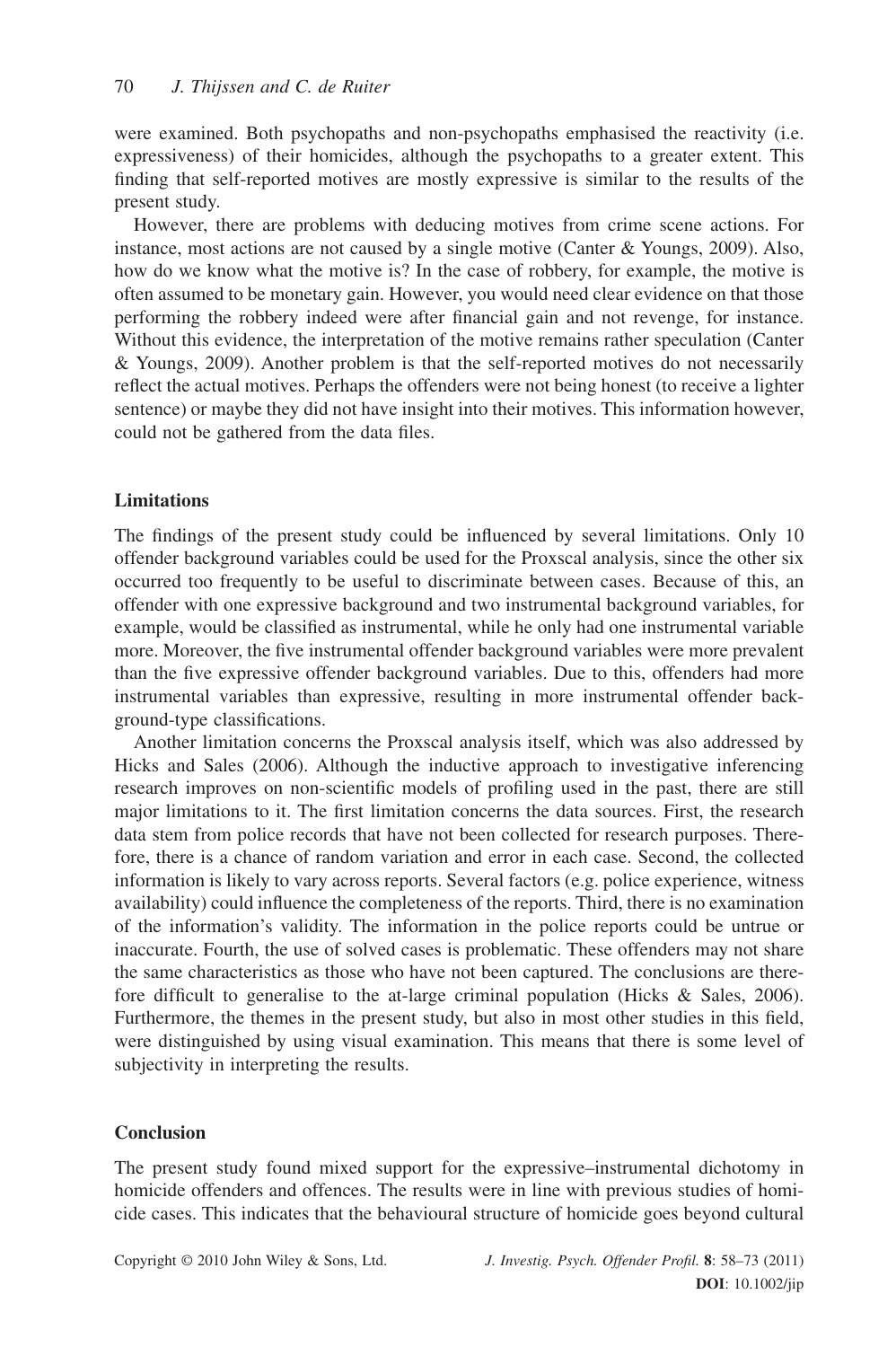differences in homicide. Notwithstanding, this still leaves many questions on investigative inferencing in homicide cases unanswered. The motives according to the offenders themselves did not correspond with the themes according to the Proxscal analysis. This implies that there is not a straightforward relationship between self-reported motives and crime scene behaviours and offender background. Future research should examine the reasons why offenders of instrumental crimes report expressive motives. It would be useful to test the insight of the offenders into their motives. Moreover, it would be relevant to examine differences in exaggerating the expressiveness of the crimes prior to and after conviction.

## **ACKNOWLEDGEMENTS**

The authors are grateful to Mr. J. Mulkers for providing access to his database of Belgian homicide cases.

### **REFERENCES**

- Alison, L., Bennell, C., Mokros, A., & Ormerod, D. (2002). The personality paradox in offender profiling: A theoretical review of the processes involved in deriving background characteristics from crime scene actions. *Psychology, Public Policy, and Law*, *8*, 115–135.
- Bijleveld, C., & Smit, P. (2006). Homicide in the Netherlands: On the structuring of homicide typologies. *Homicide Studies*, *10*, 195–219.
- Borg, I., & Groenen, P. J. F. (2005). *Modern multidimensional scaling: Theory and applications*  (2nd ed.). New York: Springer Science + Business Media.
- Bushman, B. J., & Anderson, C. A. (2001). Is it time to pull the plug on hostile versus instrumental aggression dichotomy? *Psychological Review*, *108*, 273–279.
- Canter, D. V., & Fritzon, K. (1998). Differentiating arsonists: A model of firesetting actions and characteristics. *Legal and Criminological Psychology*, *3*, 73–96.
- Canter, D. V., & Heritage, R. (1990). A multivariate model of sexual offence behaviour: Developments in offender profiling. *Journal of Forensic Psychiatry*, 1, 185–212.
- Canter, D. V., & Youngs, D. (2009). *Investigative psychology: Offender profiling and the analysis of criminal action*. New York: John Wiley & Sons Ltd.
- Canter, D. V., Alison, L. J., Alison, E., & Wentink, N. (2004). The organized/disorganized typology of serial murder: Myth or model? *Psychology, Public Policy, and Law*, *10*, 293–320.
- Cornell, D. G., Warren, J., Hawk, G., Stafford, E., Oram, G., & Pine, D. (1996). Psychopathy in instrumental and reactive violent offenders. *Journal of Consulting and Clinical Psychology*, *64*, 783–790.
- Crabbé, A., Decoene, S., & Vertommen, H. (2008). Profiling homicide offenders: A review of assumptions and theories. *Aggression and Violent Behavior*, *13*, 88–106.
- Davies, A., Wittebrood, K., & Jackson, J. L. (1997). Predicting the criminal antecedents of a stranger rapist from his offence behaviour. *Science and Justice*, *37*, 161–170.
- De Waele, J. P. (1990). *Daders van dodingen* [Perpetrators of homicide]. Antwerpen: Kluwer.
- Feshbach, S. (1964). The function of aggression and the regulation of aggressive drive. *Psychological Review*, *71*, 257–272.
- Fritzon, K., & Ridgway, J. (2001). Near-death experience: The role of victim reaction in attempted homicide. *Journal of Interpersonal Violence*, *16*, 679–696.
- Goodwill, A. M., & Alison, L. J. (2006). The development of a filter model for prioritizing suspects in burglary offences. *Psychology, Crime & Law*, *12*, 395–416.
- Goodwill, A. M., & Alison, L. J. (2007). When is profiling possible? Offense planning and aggression as moderators in predicting offender age from victim age in stranger rape. *Behavioral Sciences & the Law*, *25*, 823–840.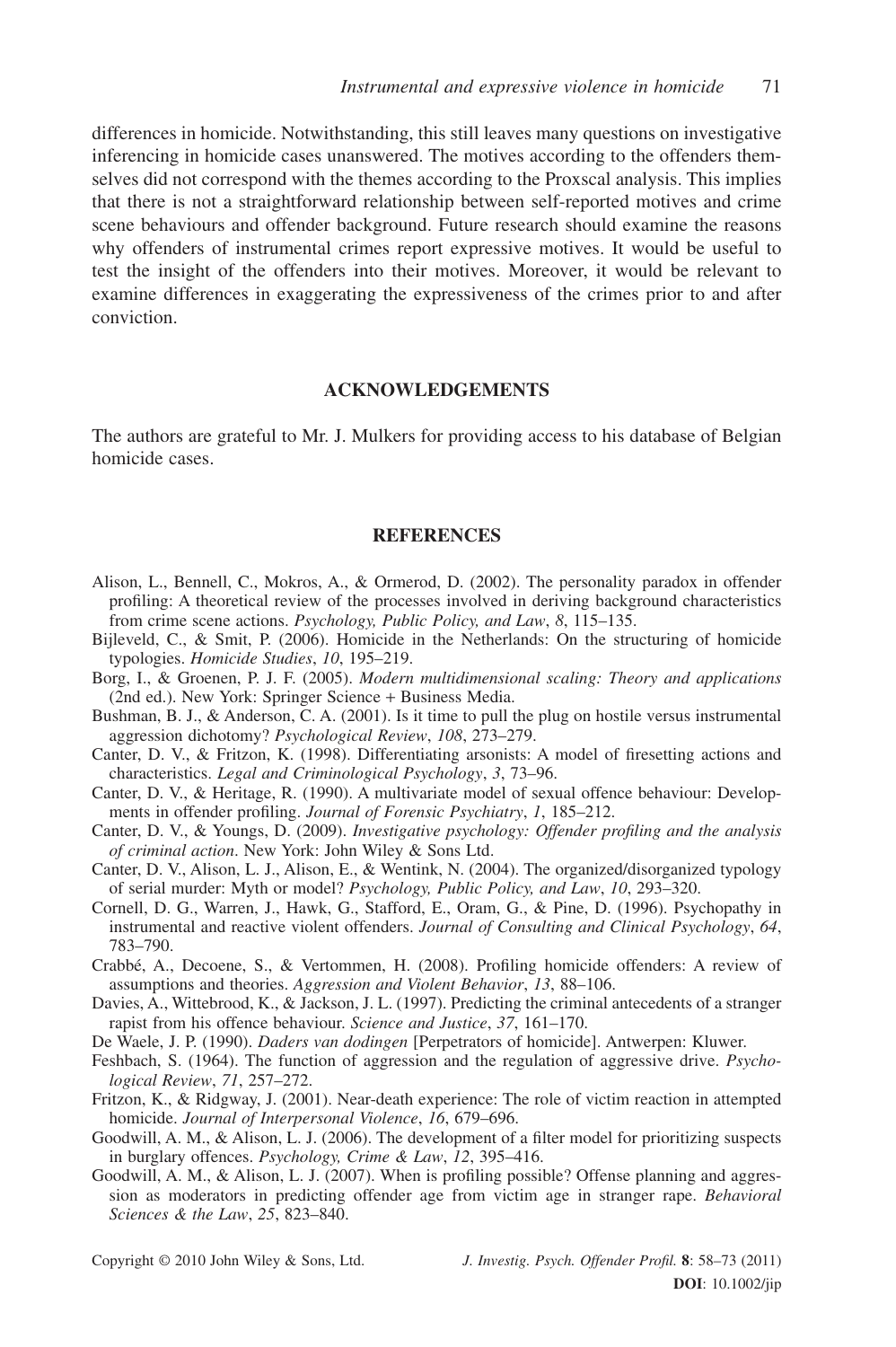- Hicks, S. J., & Sales, B. D. (2006). *Criminal profiling: Developing an effective science and practice.* Washington, DC: American Psychological Association.
- Kocsis, R. N., Cooksey, R. W., & Irwin, H. J. (2002a). Psychological profiling of offender characteristics from crime behaviors in serial rape offences. *International Journal of Offender Therapy and Comparative Criminology*, *46*, 144–169.
- Kocsis, R. N., Cooksey, R. W., & Irwin, H. J. (2002b). Psychological profiling of sexual murders: An empirical model. *International Journal of Offender Therapy and Comparative Criminology*, *46*, 532–554.
- Last, S. K., & Fritzon, K. (2005). Investigating the nature of expressiveness in stranger, acquaintance and intrafamilial homicides. *Journal of Investigative Psychology and Offender Profiling*, 2, 179– 193.
- Lorenzo-Seva, U., & ten Berge, J. M. F. (2006). Tucker's congruence coefficient as a meaningful index of factor similarity. *Methodology: European Journal of Research Methods for the Behavioral and Social Sciences*, *2*, 57–64.
- Mokros, A., & Alison, L. J. (2002). Is offender profiling possible? Testing the predicted homology of crime scene actions and background characteristics in a sample of rapists. *Legal and Criminological Psychology, 7*, 25–43.
- Petee, T. A., & Jarvis, J. (2000). Analyzing violent serial offending. *Homicide Studies*, *4*, 211–218.
- Porter, S., & Woodworth, M. (2007). 'I'm sorry I did it ... but he started it': A comparison of the official and self-reported homicide descriptions of psychopaths and non-psychopaths. *Law and Human Behavior*, *31*, 91–107.
- Salfati, C. G. (2000). The nature of expressiveness and instrumentally in homicide: Implications for offender profiling. *Homicide Studies*, 4, 265-293.
- Salfati, C. G. (2003). Offender interaction with victims in homicide: A multidimensional analysis of frequencies in crime scene behaviors. *Journal of Interpersonal Violence*, *18*, 490–512.
- Salfati, C. G., & Bateman, A. L. (2005). Serial homicide: An investigation of behavioural consistency. *Journal of Investigative Psychology and Offender Profiling, 2, 121–144.*
- Salfati, C. G., & Canter, D. V. (1999). Differentiating stranger murders: Profiling offender characteristics from behavioral styles. *Behavioral Sciences and the Law*, *17*, 391–406.
- Salfati, C. G., & Dupont, F. (2006). Canadian homicide: An investigation of crime-scene actions. *Homicide Studies*, *10*, 118–139.
- Salfati, C. G., & Haratsis, E. (2001). Greek homicide: A behavioral examination of offender crimescene actions. *Homicide Studies*, *5*, 335–362.
- Santtila, P., Canter, D., Elfgren, T., & Häkkänen, H. (2001). The structure of crime-scene actions in Finnish homicides. *Homicide Studies*, *5*, 363–387.
- Santtila, P., Häkkänen, H., Canter, D., & Elfgren, T. (2003). Classifying homicide offenders and predicting their characteristics from crime scene behavior. *Scandinavian Journal of Psychology*, *44*, 107–118.
- Woodhams, J., & Toye, K. (2007). An empirical test of the assumptions of case linkage and offender profiling with serial commercial robberies. *Psychology, Public Policy, and Law, 13, 59–85.*